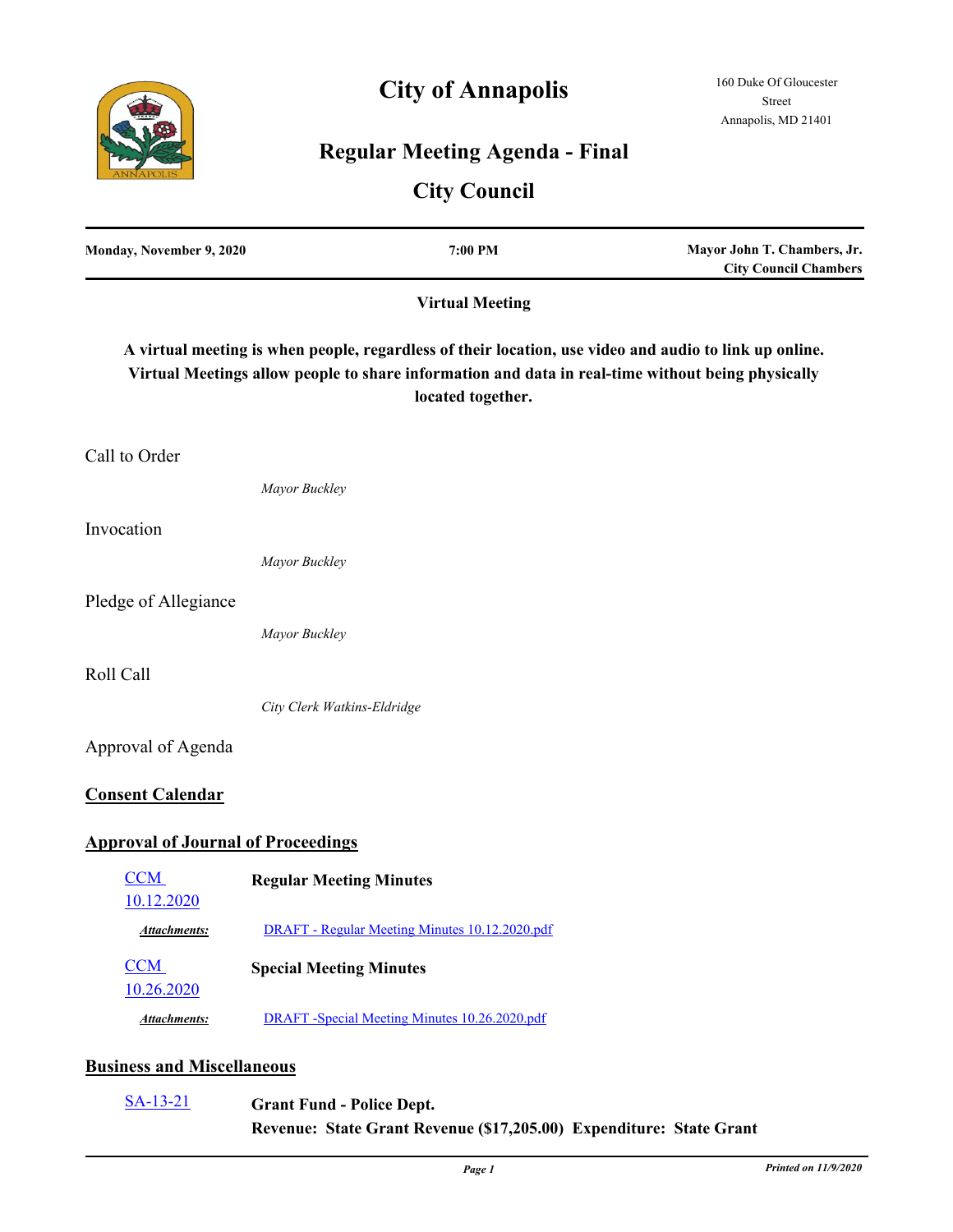|                     | <b>Expense (\$17,205.00)</b>               |                                                             |                                                                                                                                                                                                                                      |  |
|---------------------|--------------------------------------------|-------------------------------------------------------------|--------------------------------------------------------------------------------------------------------------------------------------------------------------------------------------------------------------------------------------|--|
| Attachments:        | SA13-21                                    |                                                             |                                                                                                                                                                                                                                      |  |
|                     | <b>Legislative History</b>                 |                                                             |                                                                                                                                                                                                                                      |  |
|                     | 11/4/20                                    | Finance Committee                                           | recommend favorably                                                                                                                                                                                                                  |  |
| $S_A-14-21$         | <b>Office</b>                              |                                                             | <b>Grant Fund - Police Dept. Maryland State Police - Vehicle Theft Prevention</b><br>Revenue: State Grant Revenue (\$1,000.00) Expenditure: State Grant                                                                              |  |
|                     | <b>Expense (\$1,000.00)</b>                |                                                             |                                                                                                                                                                                                                                      |  |
| <b>Attachments:</b> | SA14-21                                    |                                                             |                                                                                                                                                                                                                                      |  |
|                     | <b>Legislative History</b>                 |                                                             |                                                                                                                                                                                                                                      |  |
|                     | 11/4/20                                    | <b>Finance Committee</b>                                    | recommend favorably                                                                                                                                                                                                                  |  |
| $SA-15-21$          | <b>Expense (\$20,410.00)</b>               |                                                             | <b>Grant Fund - Annapolis Fire Department - Senator Amoss - 508 County Funds</b><br>Revenue: State Grant Revenue (\$20,410.00) Expenditure: State Grant                                                                              |  |
| <b>Attachments:</b> | SA15-21                                    |                                                             |                                                                                                                                                                                                                                      |  |
|                     | <b>Legislative History</b>                 |                                                             |                                                                                                                                                                                                                                      |  |
|                     | 11/4/20                                    | Finance Committee                                           | recommend favorably                                                                                                                                                                                                                  |  |
| $SA-16-21$          | of Justice)<br><b>Expense (\$3,527.00)</b> |                                                             | <b>Grant Fund - Annapolis Police Department - Byrne Justice Grant (Department</b><br>Revenue: Federal Grant Revenue (\$13,569.00); State Grant Revenue<br>(\$3,527.00) Expenditure: Federal Grant Expense (\$13,569.00); State Grant |  |
| Attachments:        | $SA16-21$                                  |                                                             |                                                                                                                                                                                                                                      |  |
|                     | <b>Legislative History</b>                 |                                                             |                                                                                                                                                                                                                                      |  |
|                     | 11/4/20                                    | Finance Committee                                           | recommend favorably                                                                                                                                                                                                                  |  |
| $SA-17-21$          | <b>Homeland Security</b>                   |                                                             | Grant Fund - Office of Emergency Management - U.S. Department of<br>Revenue: Federal Operating Grant Revenue - SHSG (\$15,132.00)<br><b>Expenditure: Federal Operating Grant Expense - SHSG (\$15,132.00)</b>                        |  |
| Attachments:        | SA17-21                                    |                                                             |                                                                                                                                                                                                                                      |  |
|                     | <b>Legislative History</b><br>11/4/20      | Finance Committee                                           | recommend favorably                                                                                                                                                                                                                  |  |
| $SA-18-21$          | <b>Homeland Security</b>                   | <b>Federal Operating Grant Expense - SHSG (\$40,000.00)</b> | <b>Grant Fund - Office of Emergency Management - U.S. Department of</b><br>Revenue: Federal Operating Grant - SHSG (\$40,000.00) Expenditure:                                                                                        |  |
| Attachments:        | SA <sub>18</sub> -21                       |                                                             |                                                                                                                                                                                                                                      |  |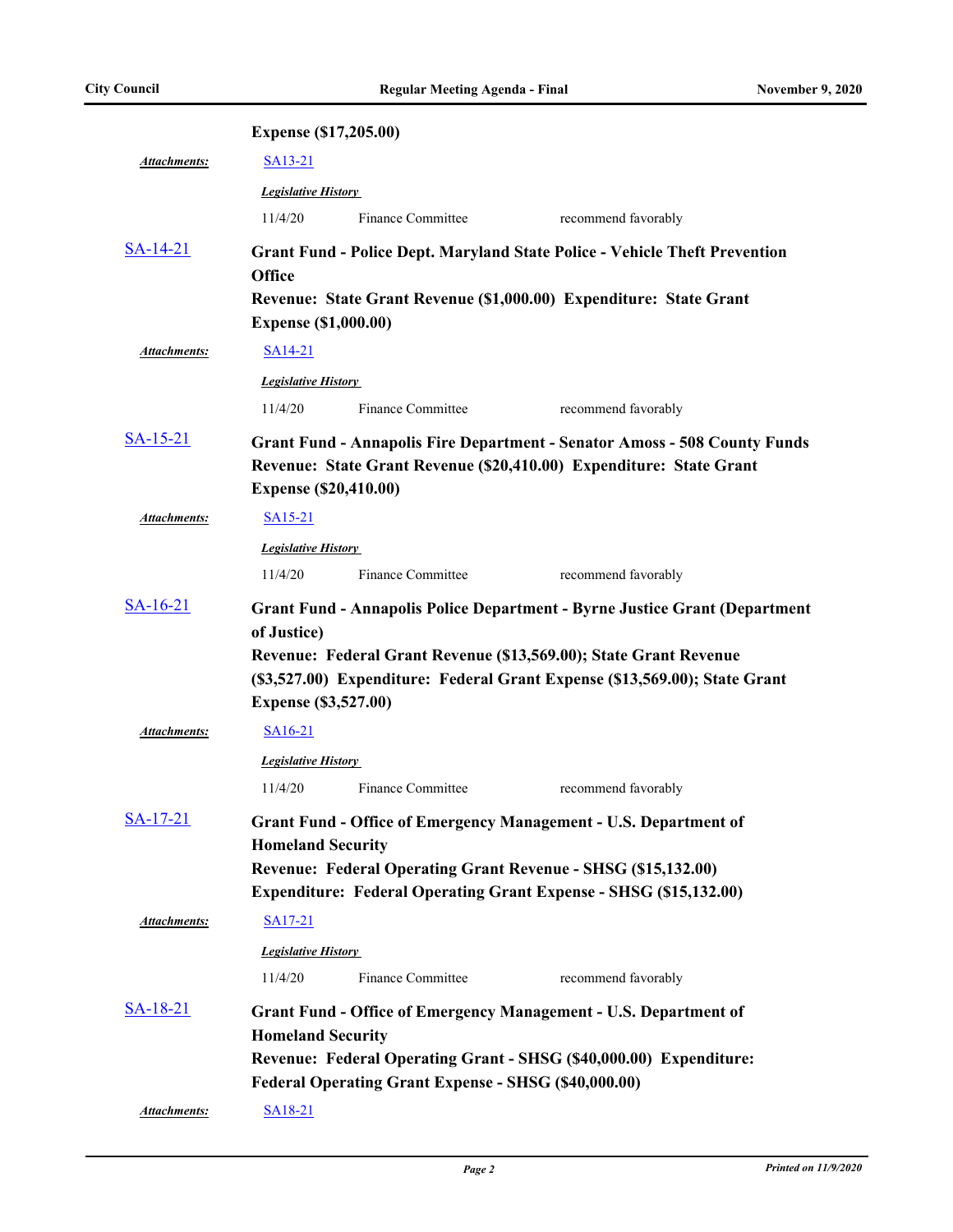|                      | <b>Legislative History</b>                                                                                                                                                       |                                                                                         |                                                                                                                                                                                                                                                                                             |  |
|----------------------|----------------------------------------------------------------------------------------------------------------------------------------------------------------------------------|-----------------------------------------------------------------------------------------|---------------------------------------------------------------------------------------------------------------------------------------------------------------------------------------------------------------------------------------------------------------------------------------------|--|
|                      | 11/4/20                                                                                                                                                                          | Finance Committee                                                                       | recommend favorably                                                                                                                                                                                                                                                                         |  |
| <u>SA-19-21</u>      | Grant Fund - Office of Emergency Management - U.S. Department of<br><b>Homeland Security</b><br><b>Revenue: Federal Operating Grant Revenue - Urban Area Security Initiative</b> |                                                                                         |                                                                                                                                                                                                                                                                                             |  |
|                      |                                                                                                                                                                                  | <b>Area Security Initiative Program (\$874.00)</b>                                      | Program (\$874.00) Expenditure: Federal Operating Grant Expense - Urban                                                                                                                                                                                                                     |  |
| <b>Attachments:</b>  | SA <sub>19</sub> -21                                                                                                                                                             |                                                                                         |                                                                                                                                                                                                                                                                                             |  |
|                      | <b>Legislative History</b>                                                                                                                                                       |                                                                                         |                                                                                                                                                                                                                                                                                             |  |
|                      | 11/4/20                                                                                                                                                                          | <b>Finance Committee</b>                                                                | recommend favorably                                                                                                                                                                                                                                                                         |  |
| $SA-20-21$           | <b>Control and Prevention</b>                                                                                                                                                    |                                                                                         | <b>Grant Fund - Police Department - Maryland Governor's Office of Crime</b>                                                                                                                                                                                                                 |  |
|                      | $($ \$100,000.00)                                                                                                                                                                |                                                                                         | Revenue: State Grant Revenue - Exploring Predictive Policing (\$100,000.00)<br><b>Expenditure: State Grant Expense - Exploring Predictive Policing</b>                                                                                                                                      |  |
| <b>Attachments:</b>  | SA20-21                                                                                                                                                                          |                                                                                         |                                                                                                                                                                                                                                                                                             |  |
|                      | <b>Legislative History</b>                                                                                                                                                       |                                                                                         |                                                                                                                                                                                                                                                                                             |  |
|                      | 11/4/20                                                                                                                                                                          | <b>Finance Committee</b>                                                                | recommend favorably                                                                                                                                                                                                                                                                         |  |
| $S_A - 21 - 21$      | <b>Homeland Security</b>                                                                                                                                                         |                                                                                         | <b>Grant Fund - Office of Emergency Management - U.S. Department of</b><br>Revenue: Federal Operating Grant Revenue - 2019 Flood Mitigation<br>Assistance (\$23,438.00) Expenditure: Federal Operating Grant Expense -                                                                      |  |
|                      |                                                                                                                                                                                  | 2019 Flood Mitigation Assistance (\$23,438.00)                                          |                                                                                                                                                                                                                                                                                             |  |
| Attachments:         | SA21-21                                                                                                                                                                          |                                                                                         |                                                                                                                                                                                                                                                                                             |  |
|                      | <b>Legislative History</b>                                                                                                                                                       |                                                                                         |                                                                                                                                                                                                                                                                                             |  |
|                      | 11/4/20                                                                                                                                                                          | <b>Finance Committee</b>                                                                | recommend favorably                                                                                                                                                                                                                                                                         |  |
| <b>First Readers</b> |                                                                                                                                                                                  |                                                                                         |                                                                                                                                                                                                                                                                                             |  |
| $O-44-20$            |                                                                                                                                                                                  | bargaining agent for eligible government personnel.                                     | Employee organizations- For the purpose of removing the deadline for<br>employee organizations to petition the City for recognition as an exclusive                                                                                                                                         |  |
| <b>Sponsors:</b>     |                                                                                                                                                                                  | Schandelmeier and Savidge                                                               |                                                                                                                                                                                                                                                                                             |  |
| <b>Attachments:</b>  |                                                                                                                                                                                  | O-44-20 Employee Organizations - Petitions First Reader.pdf<br>O-44-20 Staff Report.pdf |                                                                                                                                                                                                                                                                                             |  |
| $O-46-20$            |                                                                                                                                                                                  |                                                                                         | Public Health and Safety - For the purpose of removing obsolete<br>provisions; authorizing the Department of Public Works to establish<br>regulations governing garbage and refuse; reassigning certain enforcement<br>powers to the Deputy City Manager for Resilience and Sustainability; |  |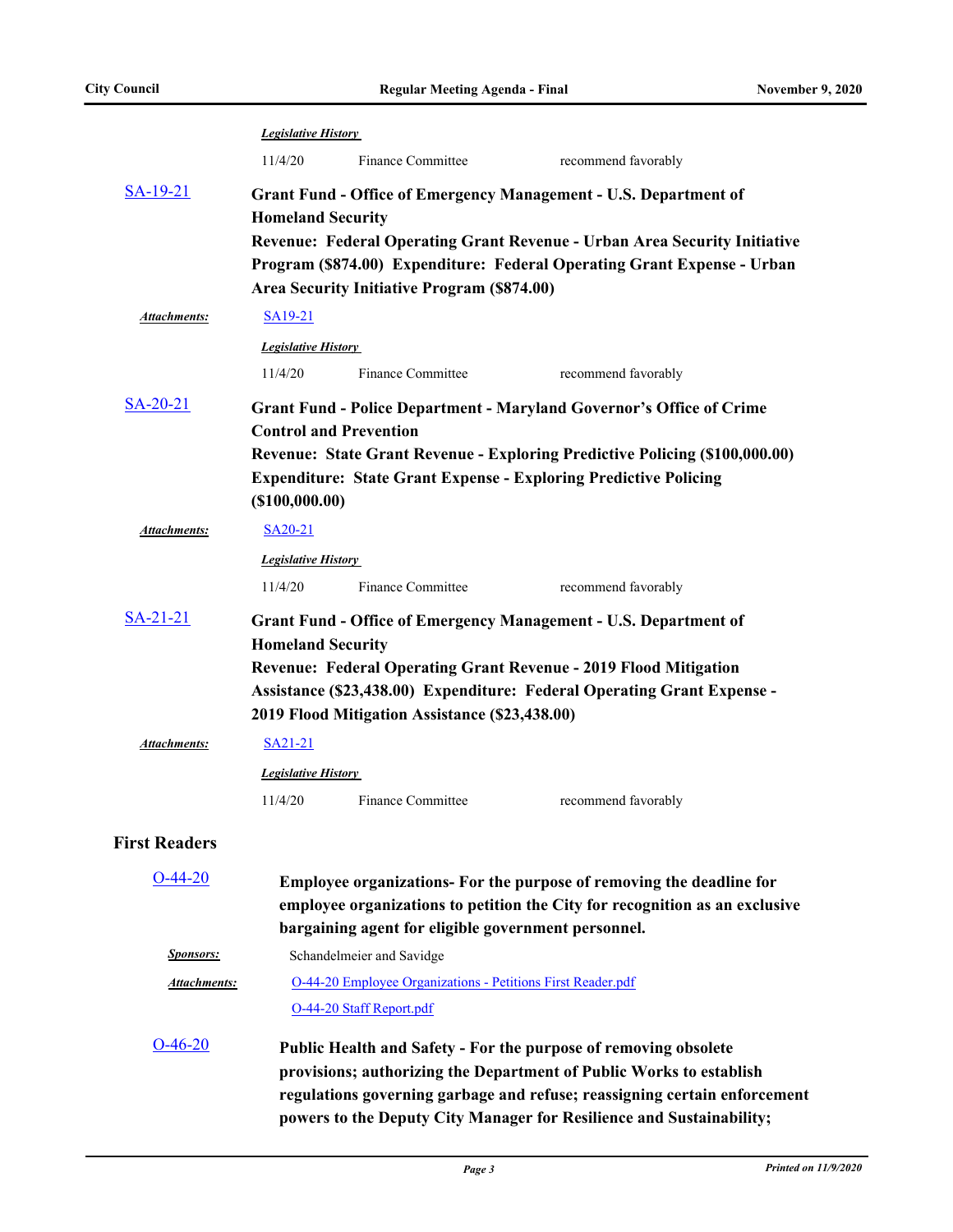**creating definitions; clarifying procedures and penalties concerning** 

|                     | commercial solid waste collection and contract approval; and generally<br>relating to public health and safety.                                                                                                    |
|---------------------|--------------------------------------------------------------------------------------------------------------------------------------------------------------------------------------------------------------------|
| <b>Sponsors:</b>    | Tierney                                                                                                                                                                                                            |
| <b>Attachments:</b> | O-46-20 Title 10 Updates First Reader.pdf                                                                                                                                                                          |
|                     | O-46-20 Staff Report.pdf                                                                                                                                                                                           |
| $O-47-20$           | Local Zoning Map Amendment - For the purpose of rezoning parcel 1340,<br>Grid 0008, Tax Map 052A, known as 21 Maryland Avenue, Annapolis,<br>Maryland, to be zoned in its entirety as C1, "Conservation Residence" |
|                     | <b>Zoning District.</b>                                                                                                                                                                                            |
| <b>Sponsors:</b>    | Buckley                                                                                                                                                                                                            |
| <b>Attachments:</b> | O-47-20 21 MD Ave Map Amendment First Reader.pdf                                                                                                                                                                   |
|                     | O-47-20 Map - Existing Zoning.pdf                                                                                                                                                                                  |
|                     | O-47-20 Map - Proposed Zoning.pdf                                                                                                                                                                                  |
|                     | O-47-20 Staff Report.pdf                                                                                                                                                                                           |

#### **Second Readers**

| $O-41-20$           | Alcoholic Beverages - For the purpose of updating citations to the<br>Maryland State Code in Chapter 7.12 of the Code of the City of Annapolis. |                                                                   |                                         |  |
|---------------------|-------------------------------------------------------------------------------------------------------------------------------------------------|-------------------------------------------------------------------|-----------------------------------------|--|
| <b>Sponsors:</b>    | Paone                                                                                                                                           |                                                                   |                                         |  |
| <b>Attachments:</b> |                                                                                                                                                 | O-41-20 Alcoholic Beverages State Code Citations First Reader.pdf |                                         |  |
|                     | O-41-20 Staff Report.pdf                                                                                                                        |                                                                   |                                         |  |
|                     |                                                                                                                                                 | <b>O-41-20 Fiscal Impact Note.pdf</b>                             |                                         |  |
|                     | <b>Legislative History</b>                                                                                                                      |                                                                   |                                         |  |
|                     | 9/29/20                                                                                                                                         | City Council                                                      | adopt on first reader                   |  |
|                     | 9/29/20                                                                                                                                         | City Council                                                      | refer to the Economic Matters Committee |  |
|                     | 10/8/20                                                                                                                                         | <b>Economic Matters Committee</b>                                 | recommend favorably                     |  |
|                     | 10/26/20                                                                                                                                        | City Council                                                      | declare the public hearing closed       |  |
| $O-42-20$           | <b>Emergency Medical Services - For the purpose of modifying the provisions</b>                                                                 |                                                                   |                                         |  |
|                     | of the Annapolis Emergency Medical Services program.                                                                                            |                                                                   |                                         |  |
| <b>Sponsors:</b>    | Buckley and Pindell Charles                                                                                                                     |                                                                   |                                         |  |
| Attachments:        | <b>O-42-20 EMS Program Updates First Reader.pdf</b>                                                                                             |                                                                   |                                         |  |
|                     | O-42-20 Staff Report.pdf                                                                                                                        |                                                                   |                                         |  |
|                     | O-42-20 Fiscal Impact Note.pdf                                                                                                                  |                                                                   |                                         |  |
|                     | <b>Legislative History</b>                                                                                                                      |                                                                   |                                         |  |
|                     | 10/12/20                                                                                                                                        | City Council                                                      | adopt on first reader                   |  |
|                     | 10/12/20                                                                                                                                        | City Council                                                      | refer to the Finance Committee          |  |
|                     | 10/26/20                                                                                                                                        | City Council                                                      | declare the public hearing closed       |  |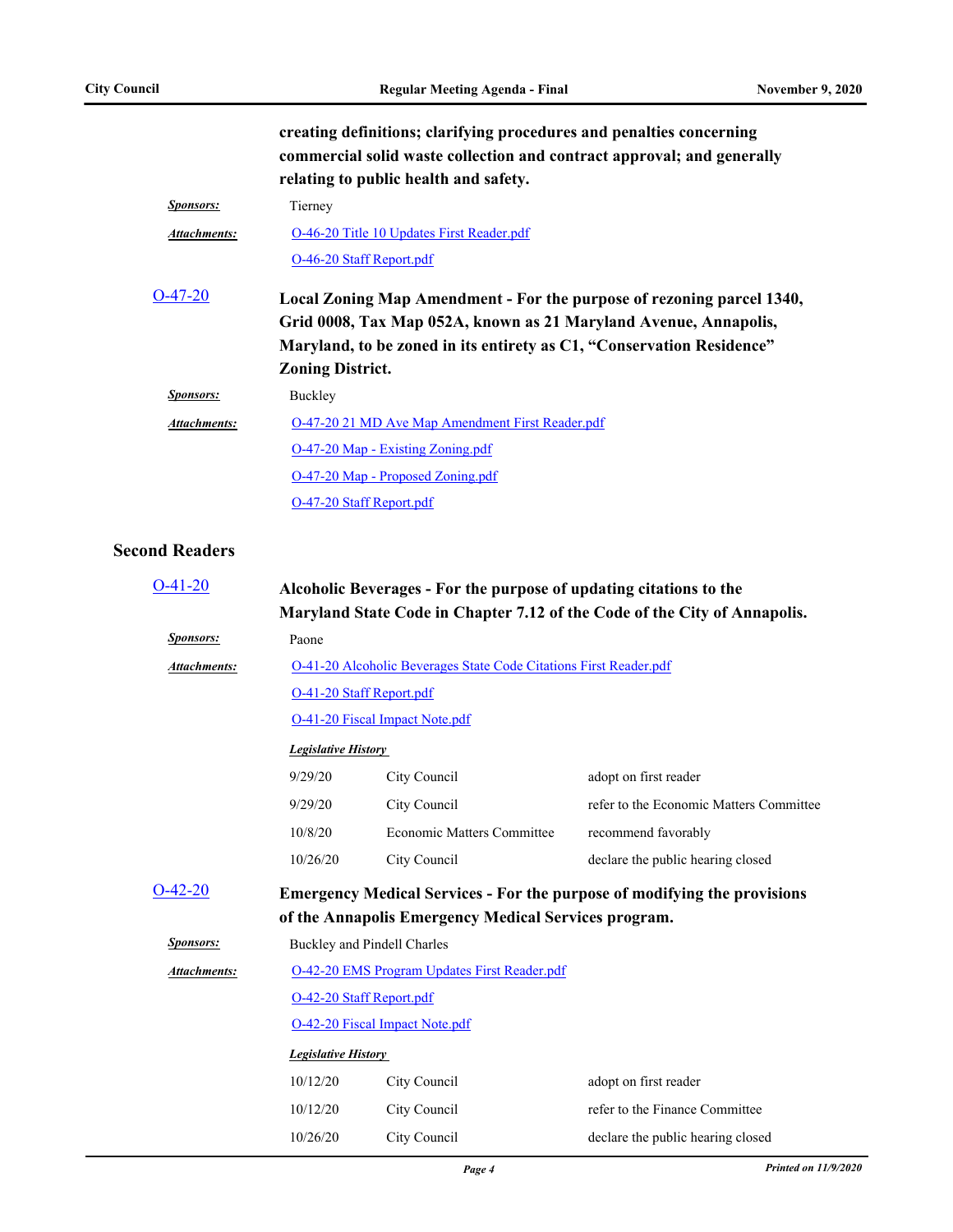|                     | 11/4/20                                                                          | Finance Committee                                                 | recommend favorably                                                          |  |
|---------------------|----------------------------------------------------------------------------------|-------------------------------------------------------------------|------------------------------------------------------------------------------|--|
| $R - 56 - 20$       | <b>Emergency Medical Services - Fees - For the purpose of clarifying certain</b> |                                                                   |                                                                              |  |
|                     |                                                                                  | fees charged for Emergency Medical Services.                      |                                                                              |  |
| <b>Sponsors:</b>    | Buckley and Pindell Charles                                                      |                                                                   |                                                                              |  |
| <b>Attachments:</b> | R-56-20 EMS Updates - Fees First Reader.pdf                                      |                                                                   |                                                                              |  |
|                     |                                                                                  | R-56-20 Staff Report.pdf                                          |                                                                              |  |
|                     |                                                                                  | R-56-20 Fiscal Impact Note.pdf                                    |                                                                              |  |
|                     | <b>Legislative History</b>                                                       |                                                                   |                                                                              |  |
|                     | 10/12/20                                                                         | City Council                                                      | adopt on first reader                                                        |  |
|                     | 10/12/20<br>City Council                                                         |                                                                   | refer to the Finance Committee                                               |  |
|                     | 11/4/20                                                                          | Finance Committee                                                 | recommend favorably                                                          |  |
| $R - 58 - 20$       |                                                                                  |                                                                   | Local Journalism - For the purpose of supporting local journalism, including |  |
|                     |                                                                                  |                                                                   | fair economic investment in newsroom staffing and resources.                 |  |
| <b>Sponsors:</b>    |                                                                                  | Tierney, Savidge, Schandelmeier, Buckley, Gay and Pindell Charles |                                                                              |  |
| Attachments:        | R-58-20 Capital Gazette First Reader.pdf                                         |                                                                   |                                                                              |  |
|                     | R-58-20 Fiscal Impact Note.pdf                                                   |                                                                   |                                                                              |  |
|                     | <b>Legislative History</b>                                                       |                                                                   |                                                                              |  |
|                     | 10/26/20                                                                         | City Council                                                      | adopt on first reader                                                        |  |

#### **End of Consent Calendar**

#### **Legislative Action**

#### Proposed Motion to Reconsider O-38-19

| $O-38-19$           | Housing and Community Development Committee - For the purpose of<br>renaming the Housing and Community Development Committee; clarifying<br>certain powers and functions; and making stylistic changes. |                                                                          |                       |  |
|---------------------|---------------------------------------------------------------------------------------------------------------------------------------------------------------------------------------------------------|--------------------------------------------------------------------------|-----------------------|--|
| <b>Sponsors:</b>    |                                                                                                                                                                                                         | Rodriguez and Gay                                                        |                       |  |
| <b>Attachments:</b> |                                                                                                                                                                                                         | O-38-19 Housing and Community Development Cmte Renaming First Reader.pdf |                       |  |
|                     |                                                                                                                                                                                                         | O-38-19 Fiscal Impact Note.pdf                                           |                       |  |
|                     | O-38-19 Staff Report.pdf                                                                                                                                                                                |                                                                          |                       |  |
|                     |                                                                                                                                                                                                         | O-38-19 Amendments 1-3 Savidge, Finlayson, Arnett ADOPTED.docx           |                       |  |
|                     |                                                                                                                                                                                                         | O-38-19 Amendment 4 Gay ADOPTED.docx                                     |                       |  |
|                     | O-38-19 Amendment 5 Savidge FAILED.docx                                                                                                                                                                 |                                                                          |                       |  |
|                     | O-38-19 SIGNED.pdf                                                                                                                                                                                      |                                                                          |                       |  |
|                     | <b>Legislative History</b>                                                                                                                                                                              |                                                                          |                       |  |
|                     | 12/9/19<br>City Council                                                                                                                                                                                 |                                                                          | adopt on first reader |  |
|                     | 12/9/19                                                                                                                                                                                                 | refer                                                                    |                       |  |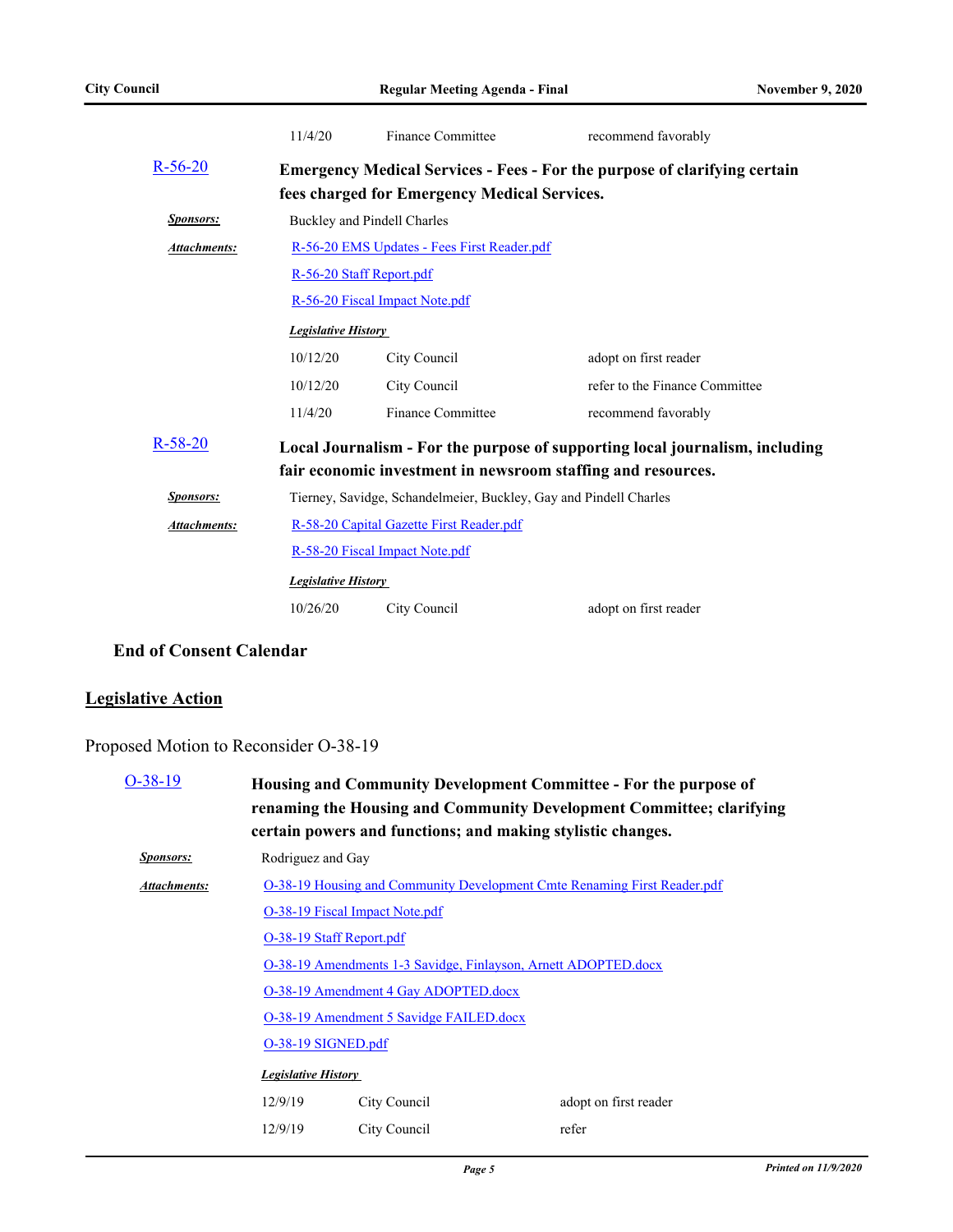| 12/9/19  | City Council                         | forwarded to next agenda due date to the City Council |
|----------|--------------------------------------|-------------------------------------------------------|
| 1/27/20  | City Council                         | declare the public hearing closed                     |
| 2/11/20  | Rules & City Government<br>Committee | Continue                                              |
| 2/11/20  | Rules & City Government<br>Committee | Recommend Favorably-Amendment                         |
| 3/10/20  | Rules & City Government<br>Committee | postpone                                              |
| 4/13/20  | City Council                         | postpone                                              |
| 5/12/20  | Rules & City Government<br>Committee | recommend with amendments                             |
| 5/12/20  | Rules & City Government<br>Committee | Recommend Favorably-Amendment                         |
| 5/12/20  | Rules & City Government<br>Committee | recommend unfavorably                                 |
| 5/26/20  | City Council                         | postpone                                              |
| 7/13/20  | City Council                         | postpone                                              |
| 9/14/20  | City Council                         | postpone                                              |
| 10/12/20 | City Council                         | adopt on second reader                                |
| 10/12/20 | City Council                         | amended                                               |
| 10/12/20 | City Council                         | amended                                               |
| 10/12/20 | City Council                         | amended                                               |
| 10/12/20 | City Council                         | adopt as amended                                      |
| 10/12/20 | City Council                         | adopt on third reader                                 |
|          |                                      |                                                       |

#### **Second Readers**

| $O-38-20$<br>Building Code Updates - For the purpose of adopting certain building codes<br>in accordance with the Code of Maryland; updating building code<br>standards; correcting technical errors; specifying enforcement procedures;<br>specifying appeal procedures; and generally related to the Annapolis<br><b>Building Code.</b> |                                                |              |                                         |
|-------------------------------------------------------------------------------------------------------------------------------------------------------------------------------------------------------------------------------------------------------------------------------------------------------------------------------------------|------------------------------------------------|--------------|-----------------------------------------|
| <b>Sponsors:</b>                                                                                                                                                                                                                                                                                                                          | Buckley and Tierney                            |              |                                         |
| <b>Attachments:</b>                                                                                                                                                                                                                                                                                                                       | O-38-20 Building Code Updates First Reader.pdf |              |                                         |
|                                                                                                                                                                                                                                                                                                                                           | O-38-20 P&Z Spreadsheet Guide.pdf              |              |                                         |
|                                                                                                                                                                                                                                                                                                                                           | O-38-20 Staff Report.pdf                       |              |                                         |
|                                                                                                                                                                                                                                                                                                                                           | O-38-20 Fiscal Impact Note.pdf                 |              |                                         |
|                                                                                                                                                                                                                                                                                                                                           | O-38-20 Amendment 1-2 Buckley.pdf              |              |                                         |
|                                                                                                                                                                                                                                                                                                                                           | <b>Legislative History</b>                     |              |                                         |
|                                                                                                                                                                                                                                                                                                                                           | 9/14/20                                        | City Council | adopt on first reader                   |
|                                                                                                                                                                                                                                                                                                                                           | 9/14/20                                        | City Council | refer to the Economic Matters Committee |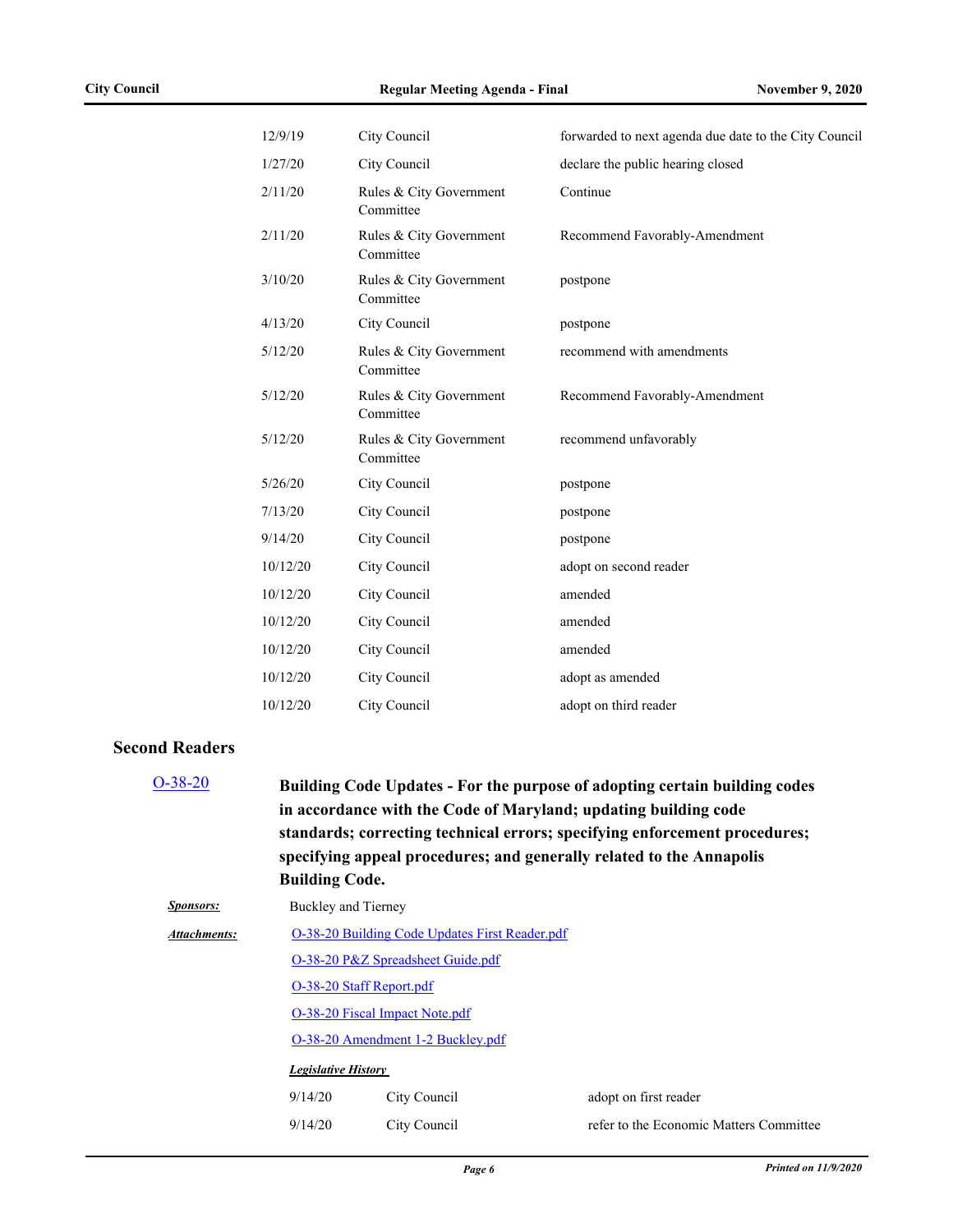|                      | 9/29/20                        | City Council                                                                                                                                                                                                                                          | declare the public hearing closed                                                                                                                     |  |
|----------------------|--------------------------------|-------------------------------------------------------------------------------------------------------------------------------------------------------------------------------------------------------------------------------------------------------|-------------------------------------------------------------------------------------------------------------------------------------------------------|--|
|                      | 10/8/20                        | Economic Matters Committee                                                                                                                                                                                                                            | recommend favorably                                                                                                                                   |  |
| $R-44-20$            |                                | section references under Title 17 in the Fiscal Year 2021 Fees Schedule.                                                                                                                                                                              | Building Code Updates - Fees - For the purpose of updating certain code                                                                               |  |
| <b>Sponsors:</b>     | Buckley                        |                                                                                                                                                                                                                                                       |                                                                                                                                                       |  |
| <b>Attachments:</b>  |                                | R-44-20 Building Code Updates - Fees First Reader.pdf                                                                                                                                                                                                 |                                                                                                                                                       |  |
|                      | R-44-20 Staff Report.pdf       |                                                                                                                                                                                                                                                       |                                                                                                                                                       |  |
|                      |                                | R-44-20 Fiscal Impact Note.pdf                                                                                                                                                                                                                        |                                                                                                                                                       |  |
|                      | <b>Legislative History</b>     |                                                                                                                                                                                                                                                       |                                                                                                                                                       |  |
|                      | 9/14/20                        | City Council                                                                                                                                                                                                                                          | adopt on first reader                                                                                                                                 |  |
|                      | 9/14/20                        | City Council                                                                                                                                                                                                                                          | refer to the Economic Matters Committee                                                                                                               |  |
|                      | 10/8/20                        | <b>Economic Matters Committee</b>                                                                                                                                                                                                                     | recommend favorably                                                                                                                                   |  |
| $R-45-20$            |                                |                                                                                                                                                                                                                                                       | Building Code Updates - Fines - For the purpose of updating certain code<br>section references under Title 17 in the Fiscal Year 2021 Fines Schedule. |  |
| <b>Sponsors:</b>     | Buckley                        |                                                                                                                                                                                                                                                       |                                                                                                                                                       |  |
| <b>Attachments:</b>  |                                | R-45-20 Building Code Updates - Fines First Reader.pdf                                                                                                                                                                                                |                                                                                                                                                       |  |
|                      | R-45-20 Staff Report.pdf       |                                                                                                                                                                                                                                                       |                                                                                                                                                       |  |
|                      | R-45-20 Fiscal Impact Note.pdf |                                                                                                                                                                                                                                                       |                                                                                                                                                       |  |
|                      | <b>Legislative History</b>     |                                                                                                                                                                                                                                                       |                                                                                                                                                       |  |
|                      | 9/14/20                        | City Council                                                                                                                                                                                                                                          | adopt on first reader                                                                                                                                 |  |
|                      | 9/14/20                        | City Council                                                                                                                                                                                                                                          | refer to the Economic Matters Committee                                                                                                               |  |
|                      | 10/8/20                        | <b>Economic Matters Committee</b>                                                                                                                                                                                                                     | recommend favorably                                                                                                                                   |  |
| <b>First Readers</b> |                                |                                                                                                                                                                                                                                                       |                                                                                                                                                       |  |
| $R-60-20$            |                                | Deputy City Manager for Resilience and Sustainability - Jacqueline S.<br>Guild - For the purpose of expressly confirming the appointment of<br>Jacqueline S. Guild as Deputy City Manager for Resilience and<br><b>Resilience and Sustainability.</b> | Sustainability; and consenting to compensate the Deputy City Manager for                                                                              |  |
| <b>Sponsors:</b>     | Buckley                        |                                                                                                                                                                                                                                                       |                                                                                                                                                       |  |
| <b>Attachments:</b>  | R-60-20 Staff Report.pdf       | R-60-20 Deputy City Manager for Resilience and Sustainability Resolution.pdf                                                                                                                                                                          |                                                                                                                                                       |  |

### Adjournment